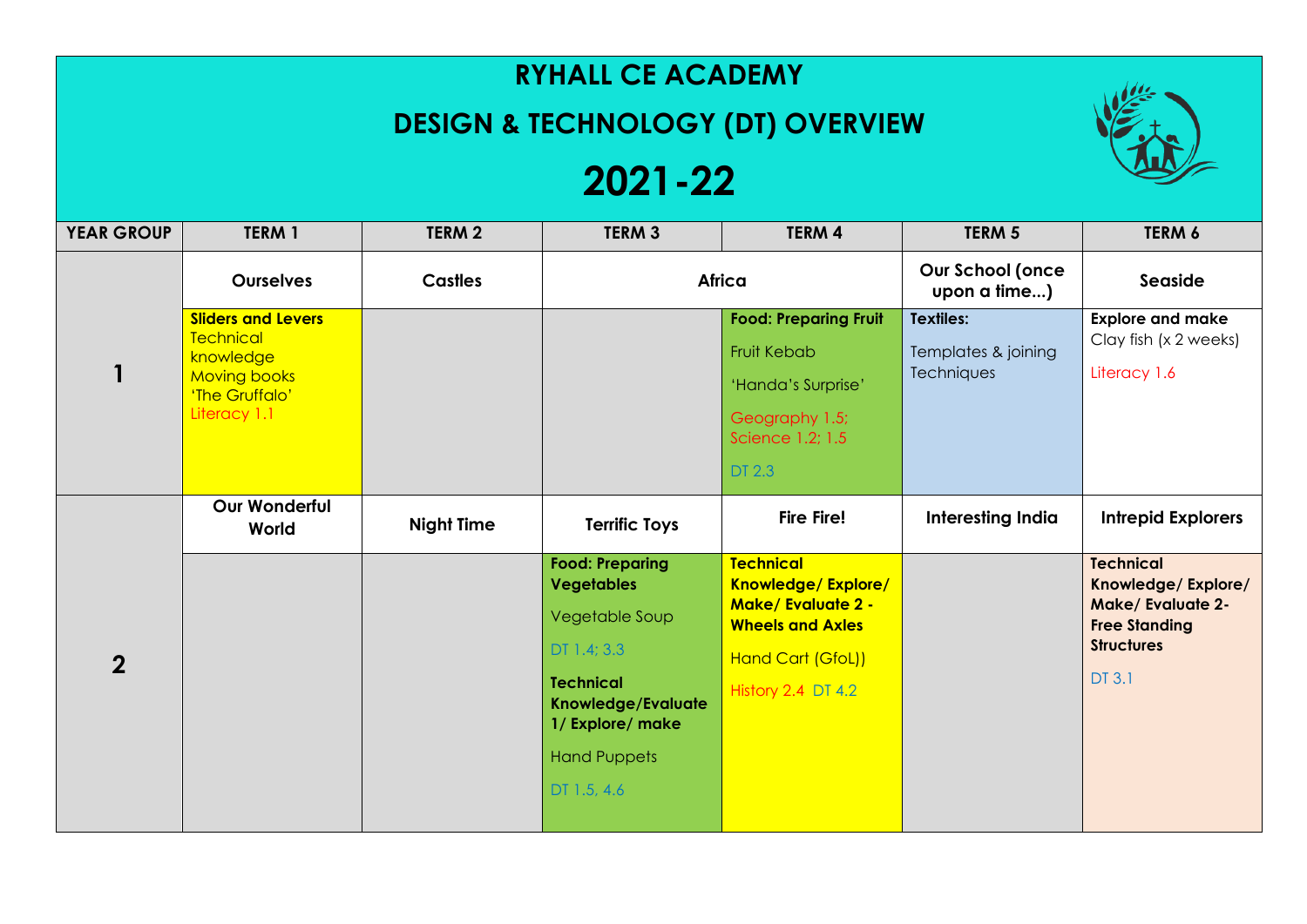| <b>YEAR GROUP</b> | TERM 1                                                                                                                  | TERM <sub>2</sub>                                                                                                 | TERM <sub>3</sub>                                                                                        | <b>TERM 4</b>                                                           | TERM <sub>5</sub>                                           | TERM 6                                                                                                         |
|-------------------|-------------------------------------------------------------------------------------------------------------------------|-------------------------------------------------------------------------------------------------------------------|----------------------------------------------------------------------------------------------------------|-------------------------------------------------------------------------|-------------------------------------------------------------|----------------------------------------------------------------------------------------------------------------|
| $\overline{3}$    | Digging up the Past<br><b>Best of British</b>                                                                           |                                                                                                                   | <b>Swords &amp; Sandals</b>                                                                              |                                                                         | <b>Europe</b>                                               | <b>Extreme Earth</b>                                                                                           |
|                   | <b>Shell Structures</b><br>Keep safe box for<br>precious stone<br>History 3.2; Maths 2.4;<br>Science 2.1<br>DT 2.4; 4.4 |                                                                                                                   | <b>Food: Healthy and</b><br><b>Varied Diet</b><br><b>Healthy pizza</b><br>Geography 3.3<br>$DT$ 2.3; 5.2 |                                                                         |                                                             | <b>Levers and</b><br><b>linkages</b><br>Pop-up information<br>book (2 pages)<br>Geography 3.6<br><b>DT 1.1</b> |
|                   | <b>WALK LIKE AN EGYPTIAN</b><br>Ancient Egypt                                                                           |                                                                                                                   | <b>WATER, WATER</b><br><b>EVERYWHERE</b>                                                                 | <b>LONDON</b>                                                           | <b>TRADERS &amp; RAIDERS</b><br>Anglo-Saxons & Vikings      |                                                                                                                |
|                   |                                                                                                                         |                                                                                                                   | Rivers & the Water Cycle                                                                                 |                                                                         |                                                             |                                                                                                                |
| 4                 |                                                                                                                         | <b>Electrical Systems:</b><br><b>Simple Circuits and</b><br>switches<br><b>Reading light</b><br>History 4.1, 4.2; |                                                                                                          | <b>Pneumatics</b><br>Moving toy for<br><b>Hamleys</b><br>Geography 4.4; |                                                             | <b>Textiles: 2D Shape to</b><br><b>3D Product</b><br>Viking purse<br>History 4.6;                              |
|                   |                                                                                                                         | Science 4.2<br>DT 6.2                                                                                             |                                                                                                          | DT 2.6, 3.6, 5.6, 6.4                                                   |                                                             | DT 1.5, 2.3, 5.4                                                                                               |
| 5                 | <b>Arogonauts, Monsters and Minotaurs</b><br><b>Ancient Greece</b>                                                      |                                                                                                                   | 'I'm a year 5 pupil get me out of here'<br><b>Rainforests</b>                                            |                                                                         | Location, Location, Location<br>Local History Study & Space |                                                                                                                |
|                   |                                                                                                                         | <b>Food: Celebrating</b><br>culture and<br>seasonality                                                            |                                                                                                          | <b>Textiles: Combining</b><br><b>Different Fabrics</b><br>Shoes         |                                                             | <b>Pulleys or Gears</b><br>Off road buggy<br><b>DT 4.4</b>                                                     |
|                   |                                                                                                                         | <b>Greek Pita bread</b><br>DT 2.3; 3.3                                                                            |                                                                                                          | DT 1.5, 2.3, 4.6                                                        |                                                             | <b>LINK</b>                                                                                                    |
|                   |                                                                                                                         | <b>LINK</b>                                                                                                       |                                                                                                          | <b>LINK</b>                                                             |                                                             |                                                                                                                |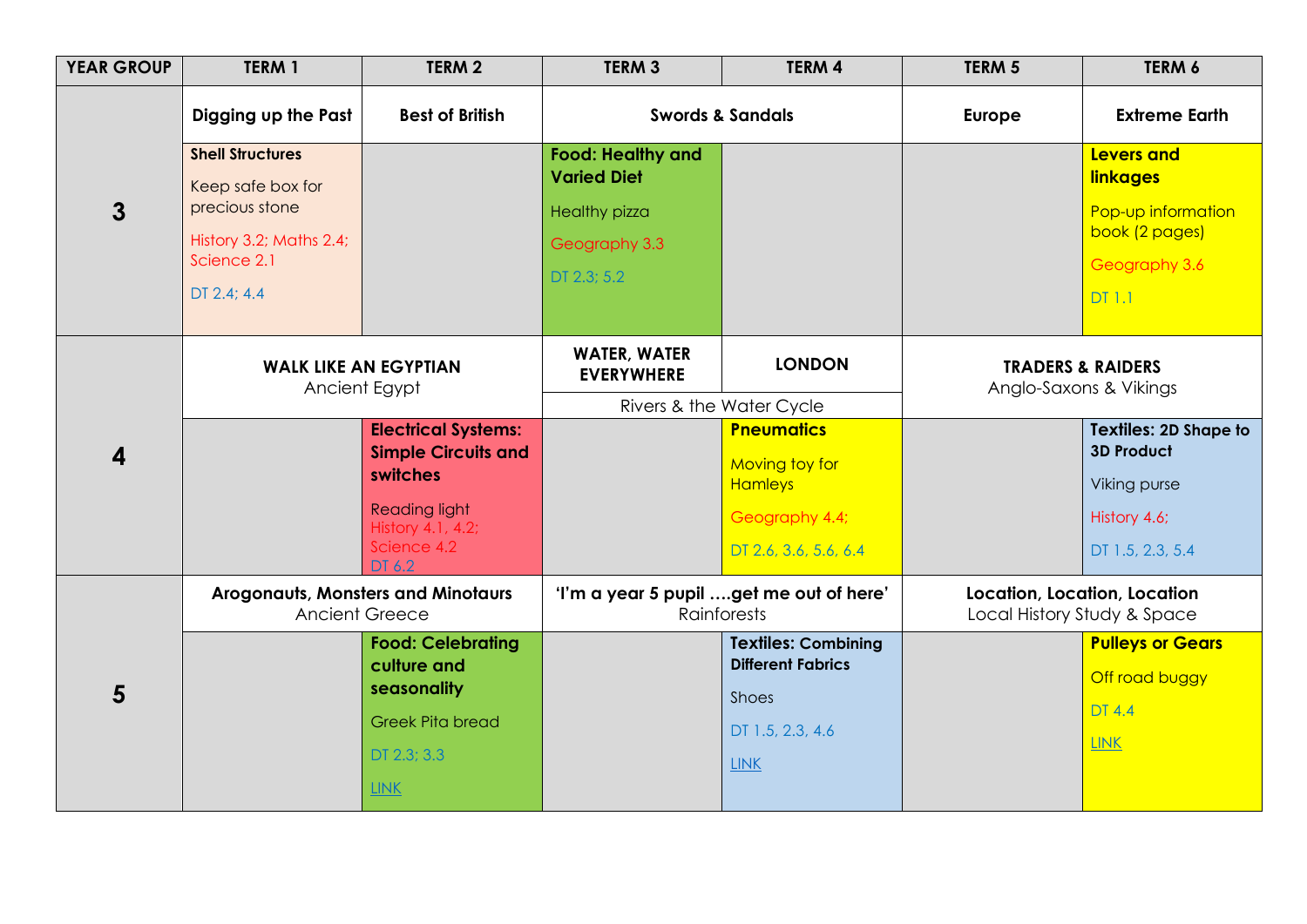| <b>YEAR GROUP</b> | <b>TERM 1</b>               | TERM 2                                                 | <b>TERM 3</b>              | TERM 4                   | TERM 5                    | TERM 6                  |
|-------------------|-----------------------------|--------------------------------------------------------|----------------------------|--------------------------|---------------------------|-------------------------|
|                   | <b>Crime and Punishment</b> |                                                        | <b>Monstrous Mountains</b> |                          | 'Hola' Mexico             |                         |
| $\boldsymbol{6}$  |                             | <b>Electrical Systems:</b>                             |                            | <b>Cams</b>              |                           | <b>Frame Structures</b> |
|                   |                             | More complex<br>switches and circuits<br>Vehicle Alarm |                            | <b>Gondola child toy</b> |                           | Gazebo                  |
|                   |                             |                                                        |                            | Geography 6.4            |                           | History 6.5, 6.6        |
|                   |                             | History 6.1, 6.2                                       |                            | DT: 2.6, 3.6, 4.4, 5.6   |                           | DT: 2.4 3.1             |
|                   |                             | Science: 6.2                                           |                            |                          |                           |                         |
|                   |                             | DT 4.2                                                 |                            |                          |                           |                         |
|                   |                             |                                                        |                            |                          |                           |                         |
| <b>Structures</b> | Food                        | <b>Electrical Systems</b>                              | <b>Textiles</b>            |                          | <b>Mechanical Systems</b> |                         |

## **Significant People who have changed the world**

KS2 NC DT Programme of Study: understand how key events and individuals in design and technology have helped shape the world

| <b>Year Group</b> | Inventor           |  | <b>Most Famous for</b>                         | <b>Information</b>                                                                                                                                                                                                                                                                                              | <b>Curriculum</b><br>Link                                                                        |
|-------------------|--------------------|--|------------------------------------------------|-----------------------------------------------------------------------------------------------------------------------------------------------------------------------------------------------------------------------------------------------------------------------------------------------------------------|--------------------------------------------------------------------------------------------------|
|                   |                    |  |                                                |                                                                                                                                                                                                                                                                                                                 |                                                                                                  |
| Year 1            | <b>Marie Curie</b> |  | Discovering radium for<br>treatment of disease | A towering figure in the history of chemistry and<br>physics, Marie Curie is most famous for the discovery<br>of the elements polonium and radium. She<br>discovered radiation that could kill human cells.<br>During World War 1 she was sent to work with French<br>builders and she helped design the x-ray. | (also related to<br>Y6 History:<br>Aspect of<br>History beyond<br>1066: Advances<br>of Medicine) |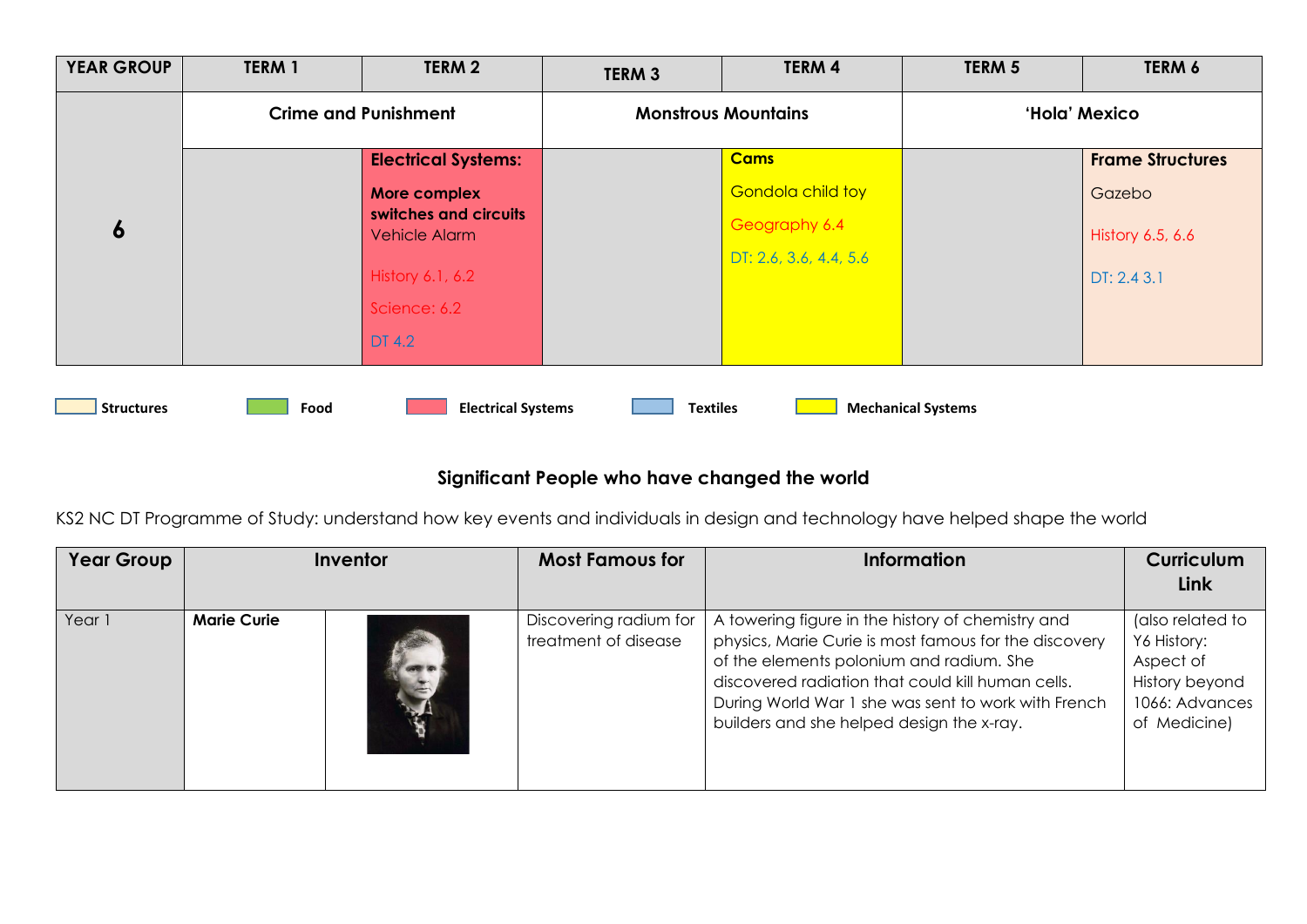| Year <sub>3</sub> | George<br>Stevenson                        | Built first railway line in<br>the world                          | Rightly called the 'Father of Railways', George built<br>the first public intercity railway line in the world. He<br>was an English civil and mechanical engineer who<br>invented the rail gauge, which is now the standard<br>gauge for most countries.                                                                                                                                                               | Y3 Geography:<br>European Study |
|-------------------|--------------------------------------------|-------------------------------------------------------------------|------------------------------------------------------------------------------------------------------------------------------------------------------------------------------------------------------------------------------------------------------------------------------------------------------------------------------------------------------------------------------------------------------------------------|---------------------------------|
| Year <sub>3</sub> | <b>Sir Isaac</b><br><b>Newton</b>          | Discovering gravity                                               | An English mathematician, physicist, astronomer,<br>theologian, and author who is widely recognised as<br>one of the most influential scientists of all time and as<br>a key figure in the scientific revolution. developed<br>the principles of modern physics, including the laws<br>of motion and is credited as one of the great minds<br>of the 17th-century Scientific Revolution.                               | Y3 Science:<br>Forces           |
| Year 4            | <b>Marie Van</b><br><b>Brittan Brown</b>   | Invented the first<br>home security system                        | Marie Van Brittan Brown was a nurse and an<br>innovator. In 1966, she invented a video home<br>security system along with her husband Albert Brown,<br>an electronics technician. In the same year, they<br>applied for a patent for their innovative security<br>system, which was granted in 1969.                                                                                                                   | Y4: Electricity                 |
| Year 4            | Imhotep                                    | Designing step<br>Pyramid of Djoser                               | Imhotep is the first civil engineer in the world on<br>record, who is known for. But that's not his only<br>contribution to the world, he was the first to introduce<br>the use of columns into architecture and now there is<br>hardly any building constructed without columns.                                                                                                                                      | Y4 History:<br>Ancient Egypt    |
| Year 4            | <b>Thomas Telford -</b><br>$(1757 - 1834)$ | Famous for:<br>Menai Bridge in Wales<br>London Bridge<br>Proposal | A Scottish civil engineer, architect and stonemason,<br>and road, bridge and canal builder. After<br>establishing himself as an engineer of road and<br>canal projects in Shropshire, he designed numerous<br>infrastructure projects in his native Scotland, as well<br>as harbours and tunnels. Thomas Telford proposed a<br>London Bridge design for a 600ft span cast iron arch<br>bridge across the Thames, 1800. | Y4 Geography:<br>London; Rivers |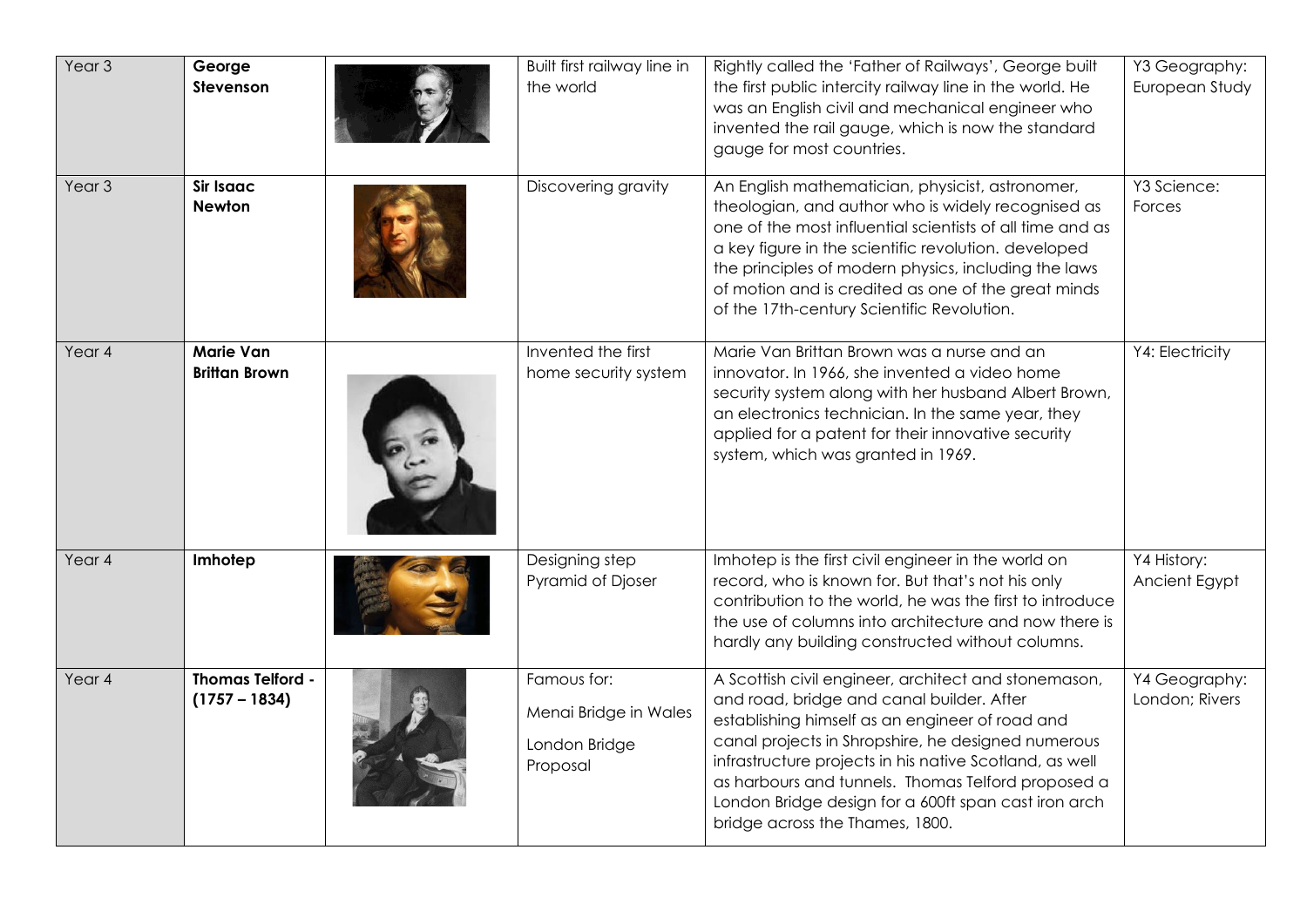| Year 4 | <b>Isambard</b><br>Kingdom Brunel | <b>Clifton Suspension</b><br>bridge                              | Brunel was a popular civil engineer from Britain,<br>responsible for building bridges and also the first<br>major British railway. He was also the first one to build<br>a tunnel under a navigable river. He brought a<br>revolutionary change in the way public transport<br>functioned.                                                                                                                                                                                                                                                                                                                                  | Y4 Geography:<br><b>Rivers</b>                  |
|--------|-----------------------------------|------------------------------------------------------------------|-----------------------------------------------------------------------------------------------------------------------------------------------------------------------------------------------------------------------------------------------------------------------------------------------------------------------------------------------------------------------------------------------------------------------------------------------------------------------------------------------------------------------------------------------------------------------------------------------------------------------------|-------------------------------------------------|
| Year 5 | <b>Archimedes</b>                 | Greatest<br>mathematician of his<br>time<br>The Archimedes screw | Known as a gifted mathematician, engineer,<br>inventor, astronomer and physicist. Made some of<br>the most influential contributions to the field of<br>engineering. He is a true inspiration to all aspiring<br>mechanical engineers.<br>The genius from Greece designed stuff to support his<br>home city - Syracuse. He developed techniques to<br>use heat rays and mirrors to burn the ships of their<br>enemies and developed the famous Archimedes'<br>screw to remove bilge water from ships as well as the<br>block and tackle pulley system. His inventions have<br>been quite useful to his city and the people. | Y5 History:<br>Ancient Greece<br>Y5: DT Pulleys |
| Year 5 | <b>Thomas Edison</b>              | Primarily known for<br>inventing the light<br>bulb,              | Edison has also invented a number of other things like<br>the motion picture camera, stock ticker, battery for<br>the electric car, a mechanical vote recorder and the<br>phonograph. He was also among the first ones to<br>practice mass production for his inventions,<br>manufacturing on a large scale. He has around 1093<br>US patents on his name and many more outside the<br>US. He was an excellent engineer.                                                                                                                                                                                                    | Y5 Science:<br>Light                            |